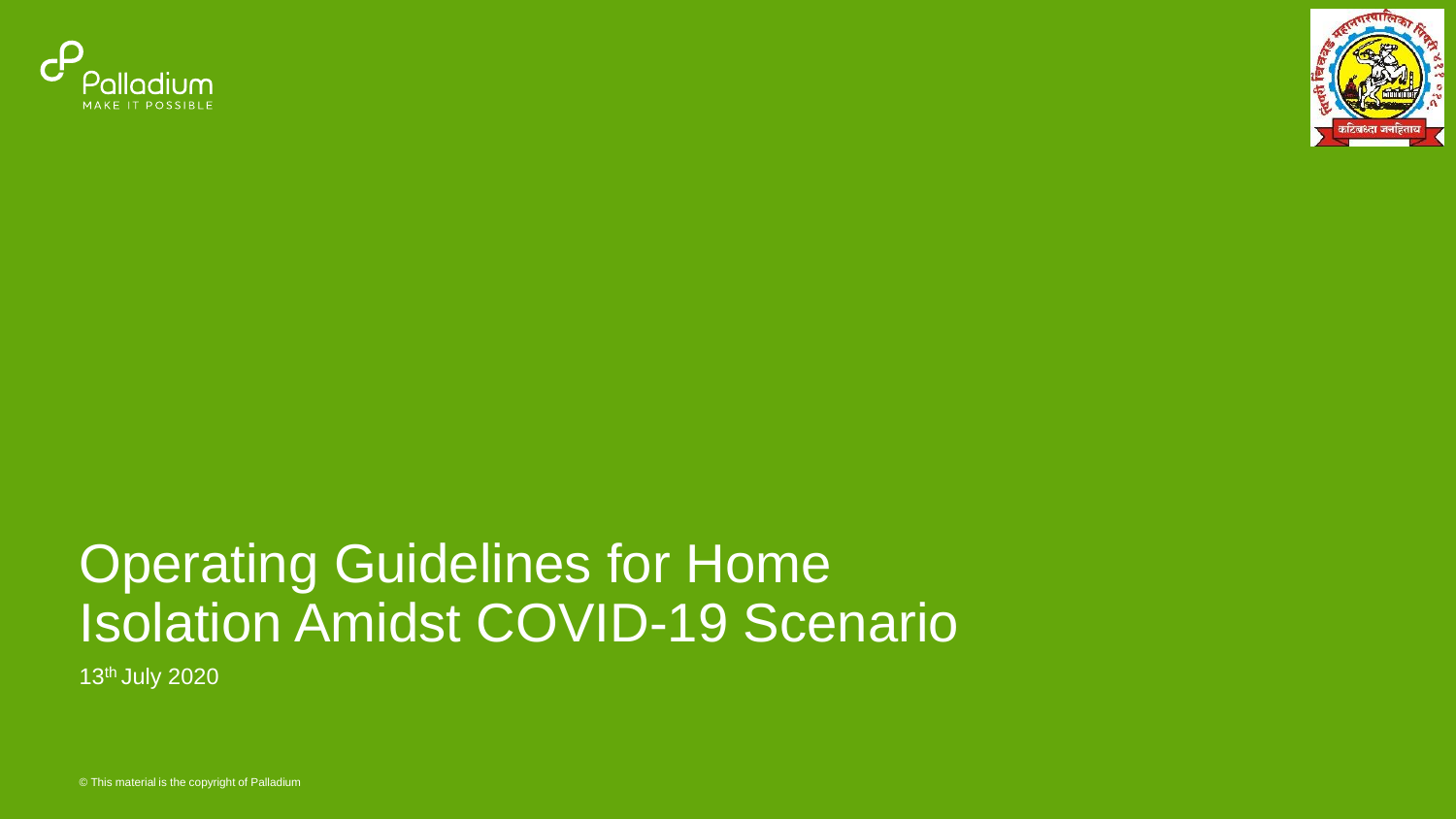**Content** 



#### Introduction  $\mathbf{0}$

- Who all can be Home Isolated? **02**
- Eligibility for Home Isolation **03**
- **04** Requirement of Medical attention
- **05** When to discontinue Home Isolation
- Instructions for care givers **06**
- **07** Instructions for patients
- Guidelines for Use of Face Covers **08**
- WHO Protocols for the Use of Hand Wash and Hand Rub **09**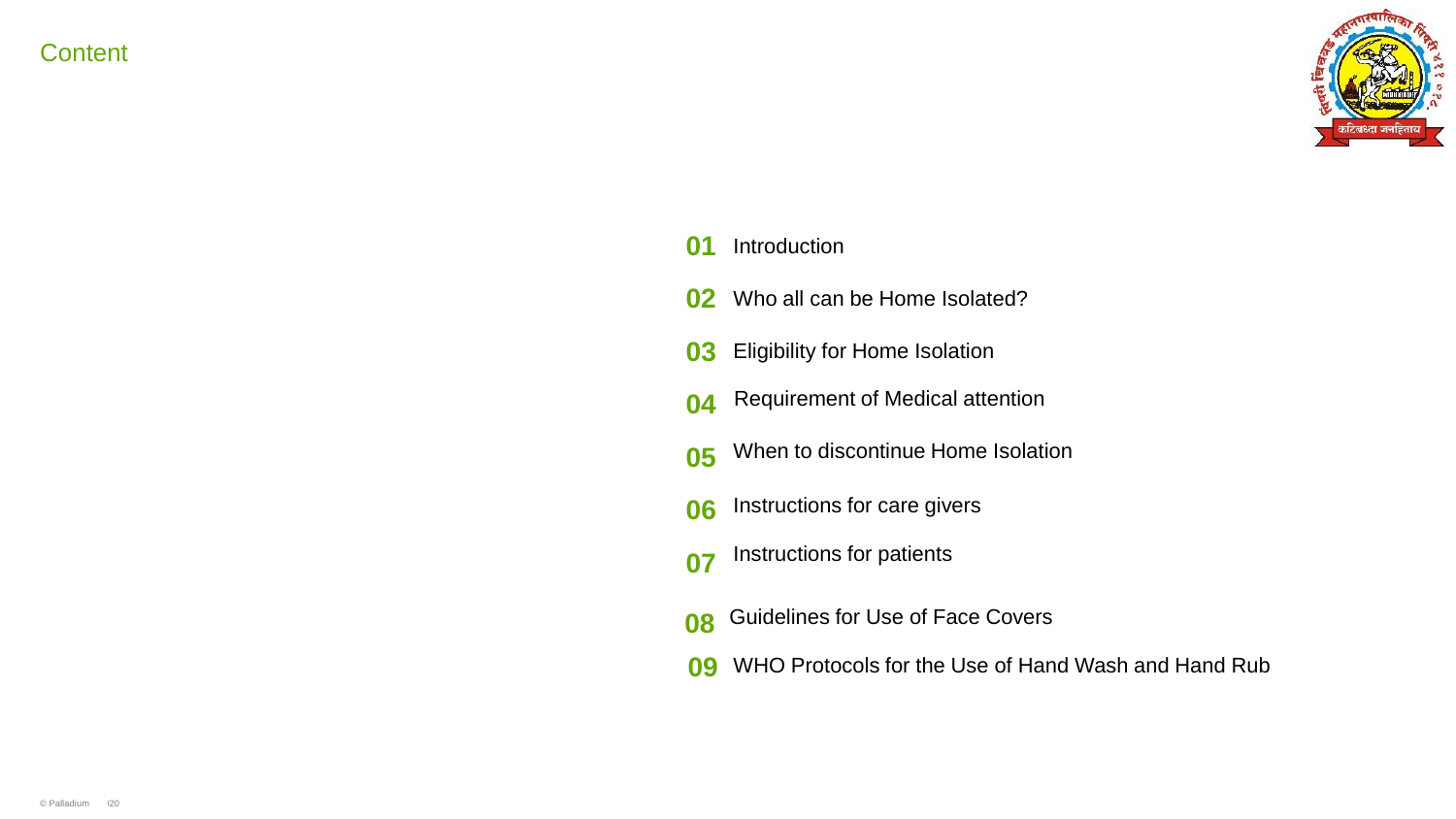



### Introduction

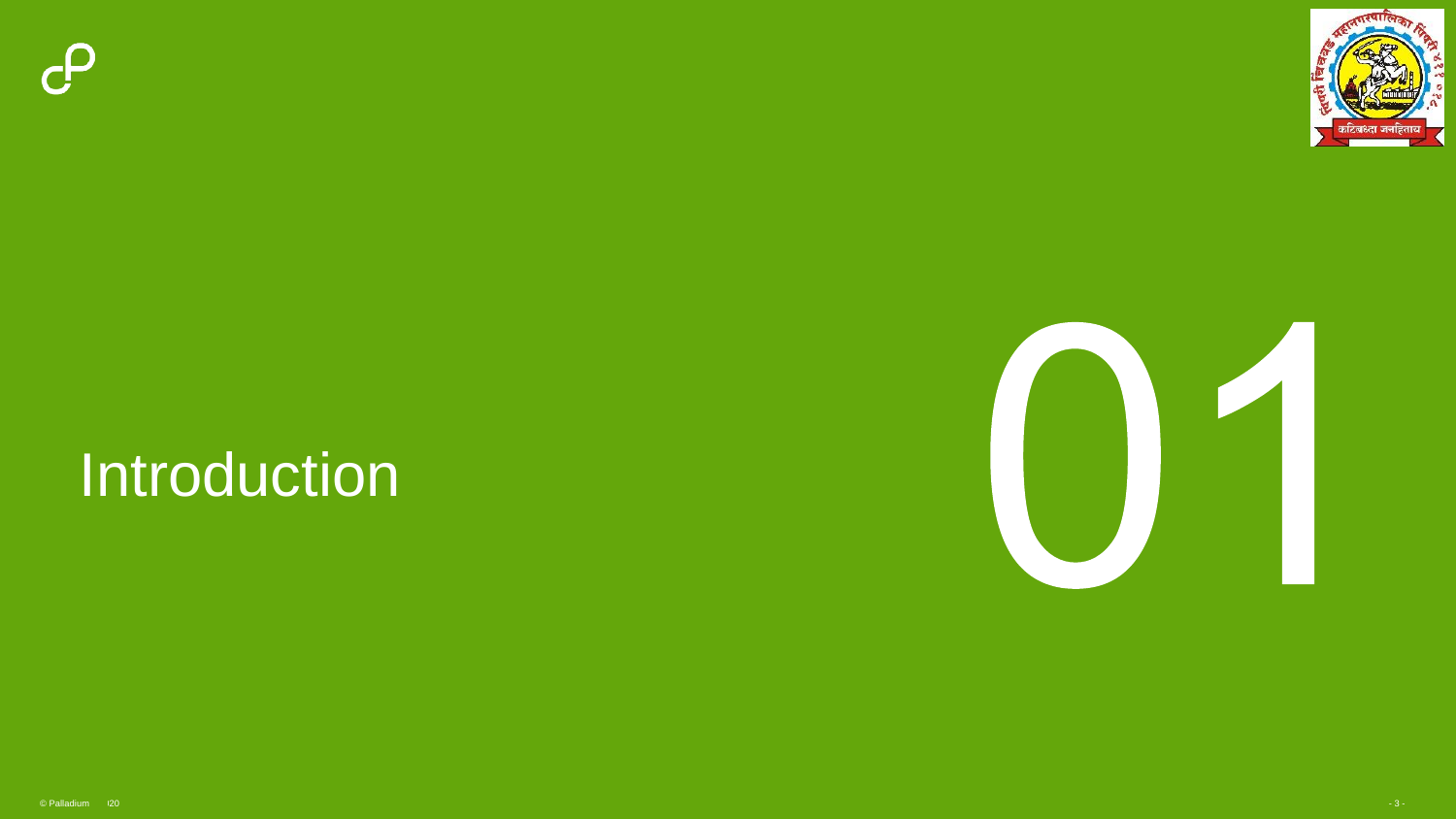

These operating guidelines have been prepared using the Best Practices followed for Home Isolation, various orders and notifications from the Pimpri Chinchwad Municipal Corporation (PCMC) ,Central & State Government, World Health Organization (WHO),etc. from time to time

 An appeal is being made to all the residents of Pimpri Chinchwad to adopt these guidelines and help Pimpri Chinchwad Municipal Corporation in safeguarding your families and the residents of our city in general from this current Pandemic of COVID-19

 $\triangleright$  The guidelines provided herein are not exhaustive and PCMC may include such other appropriate measures to ensure compliance with advisories issued by the appropriate authorities such as the Ministry of Health and Family Welfare (MoHFW), Ministry of Home Affairs (MHA), Government of India (GoI), Government of Maharashtra (GoM), etc.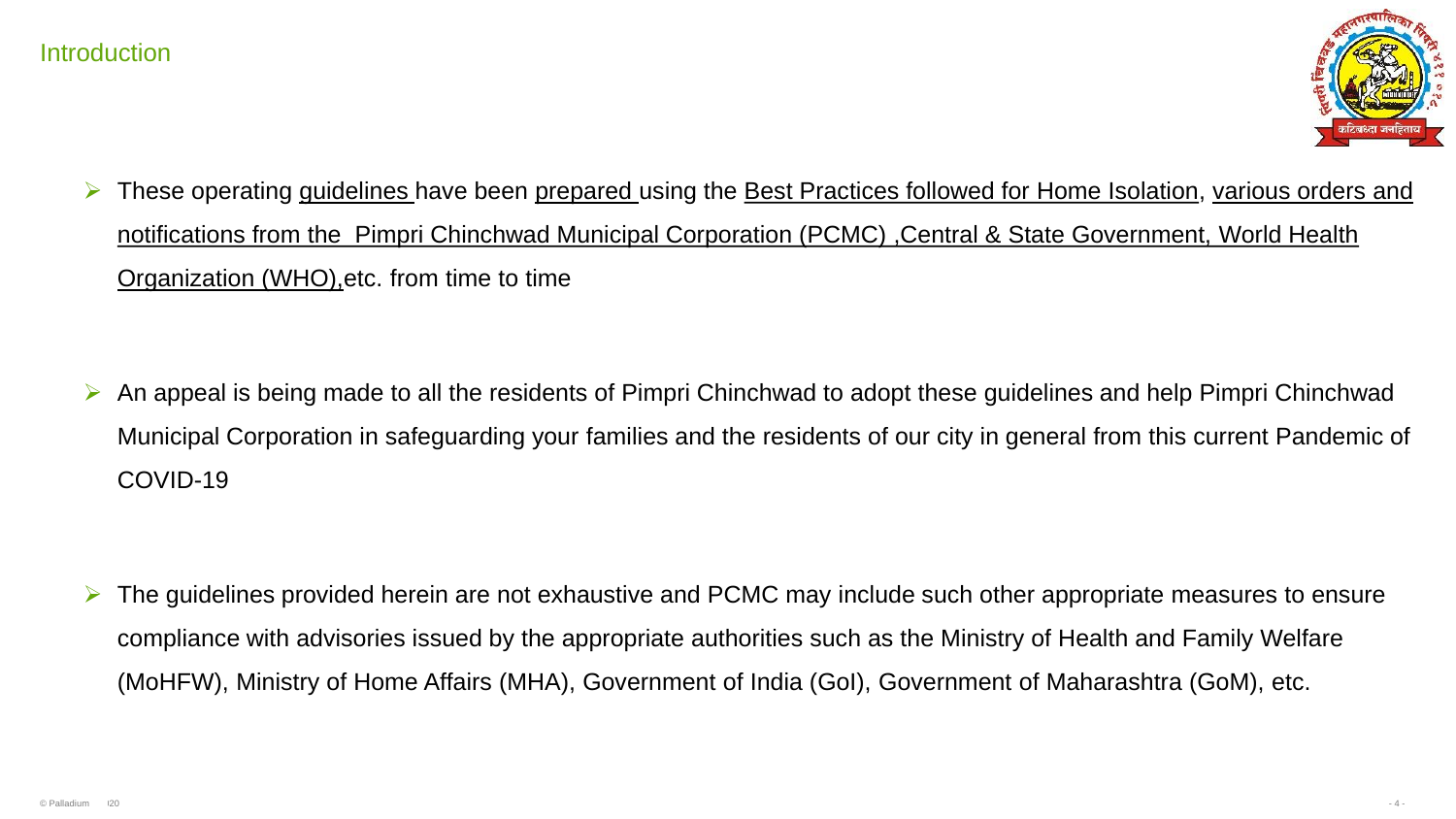



### Who all can be Home Isolated?

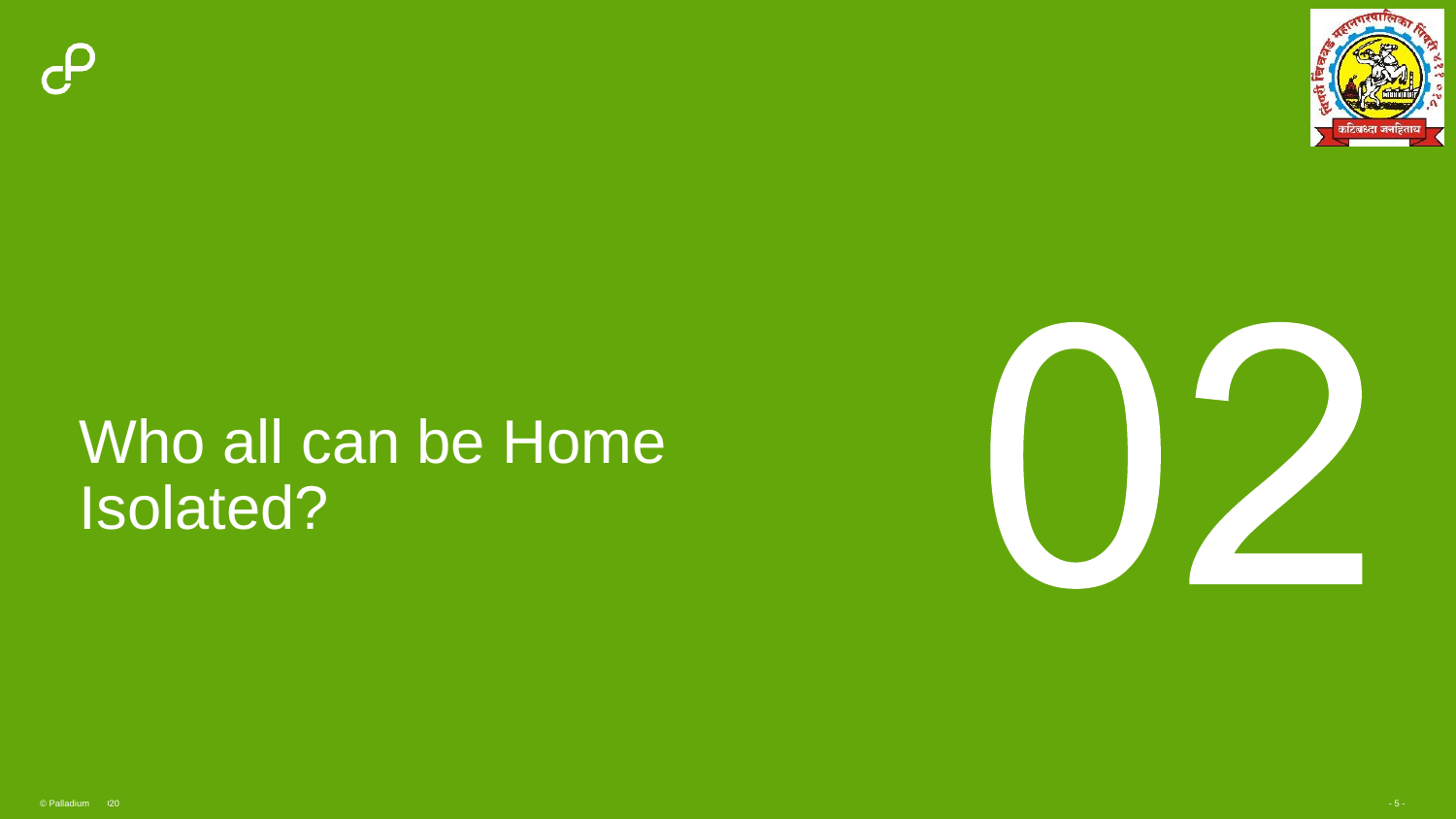#### Who all can be Home Isolated ?

The testing of Symptomatic Patients/ High Risk/Low Risk Contacts is done if the result is:



- 6 -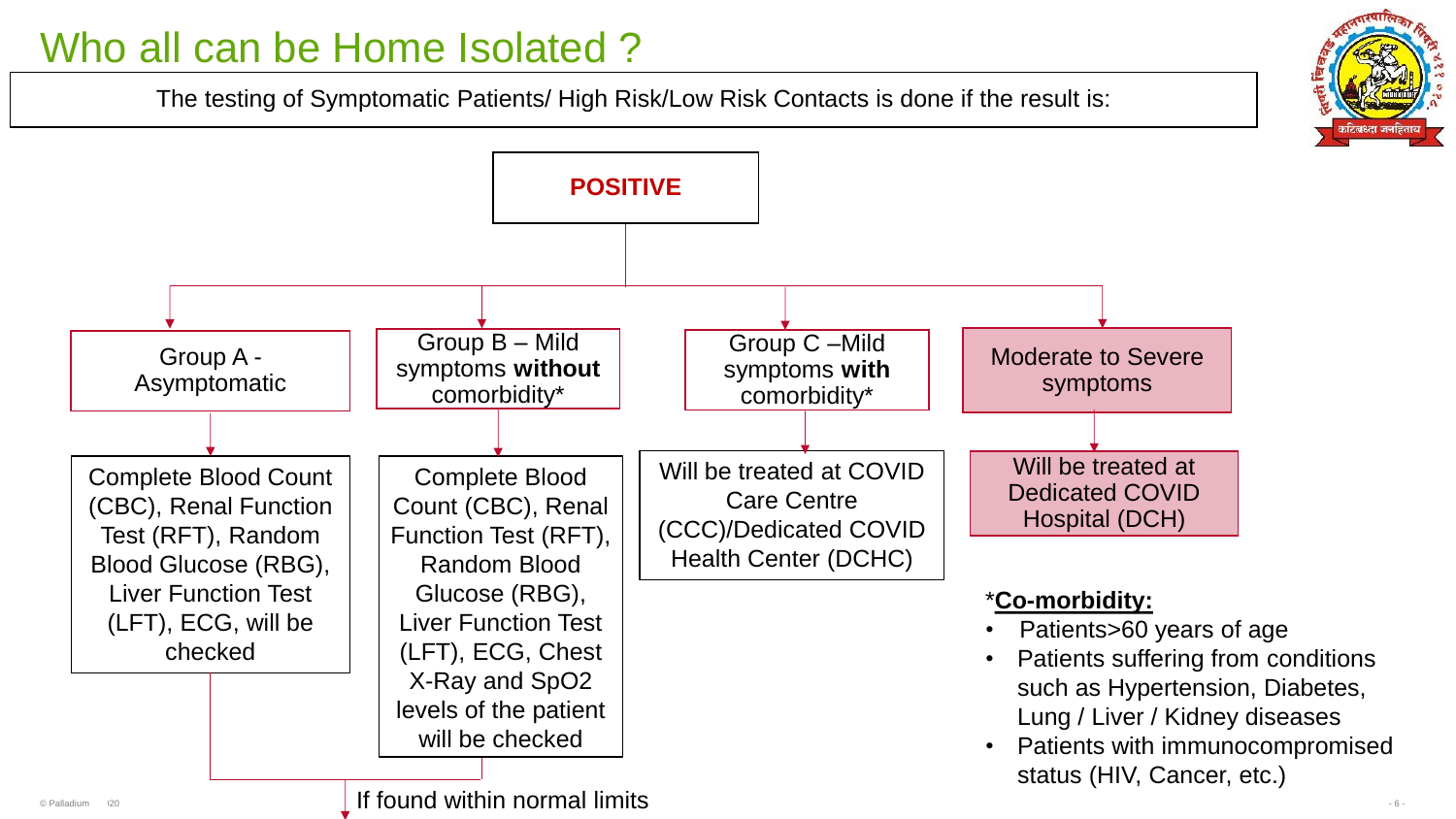#### Who all can be Home Isolated?



- $\checkmark$  The patient should have a separate room
- The room must have attached/separate washroom
- There should be a caretaker available 24x7

#### **Please Note:**

Group A patient should daily monitor **temperature**

Group B patient should daily monitor **temperature and oxygen saturation (SpO2) level**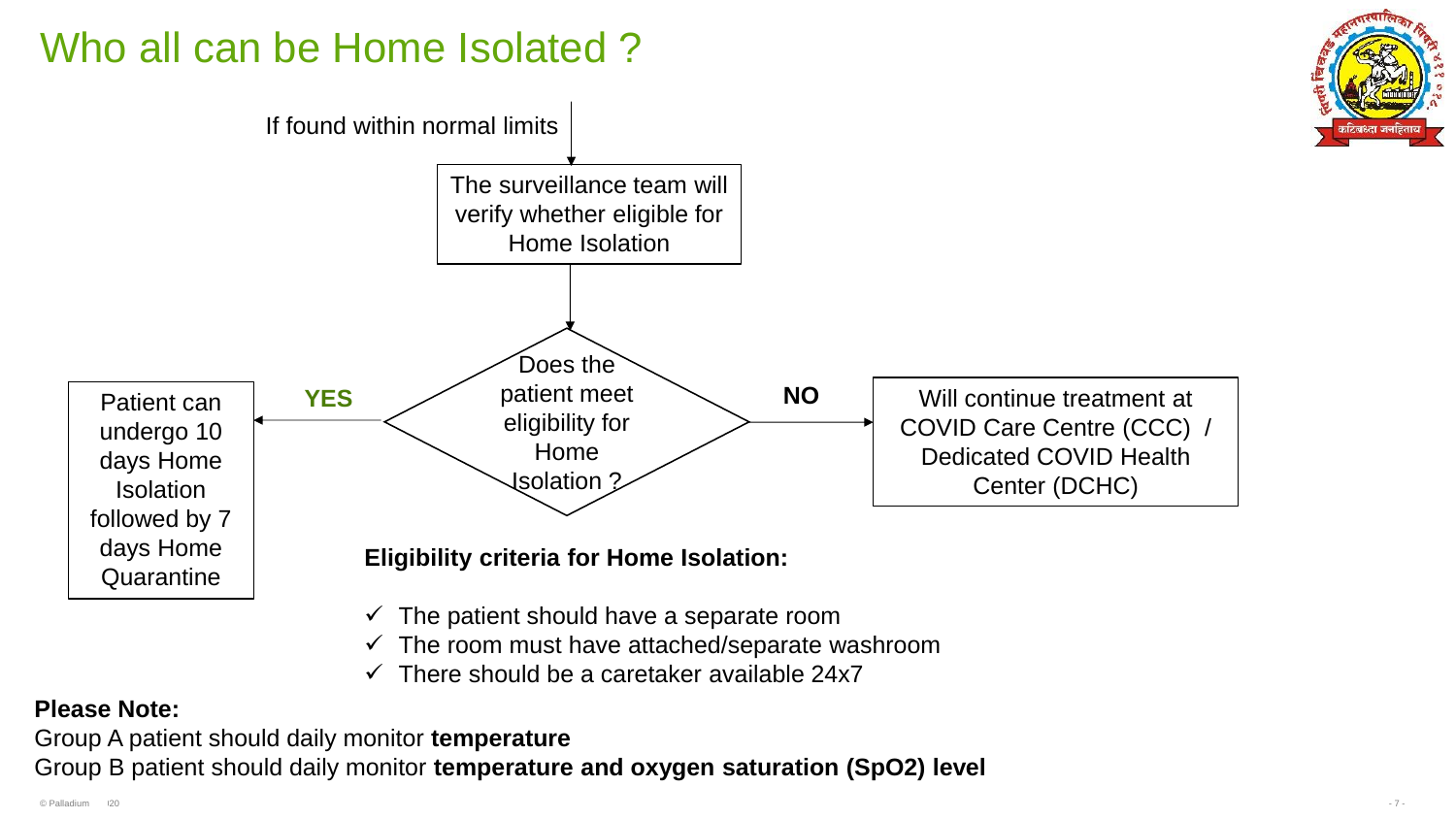



### Eligibility for Home Isolation

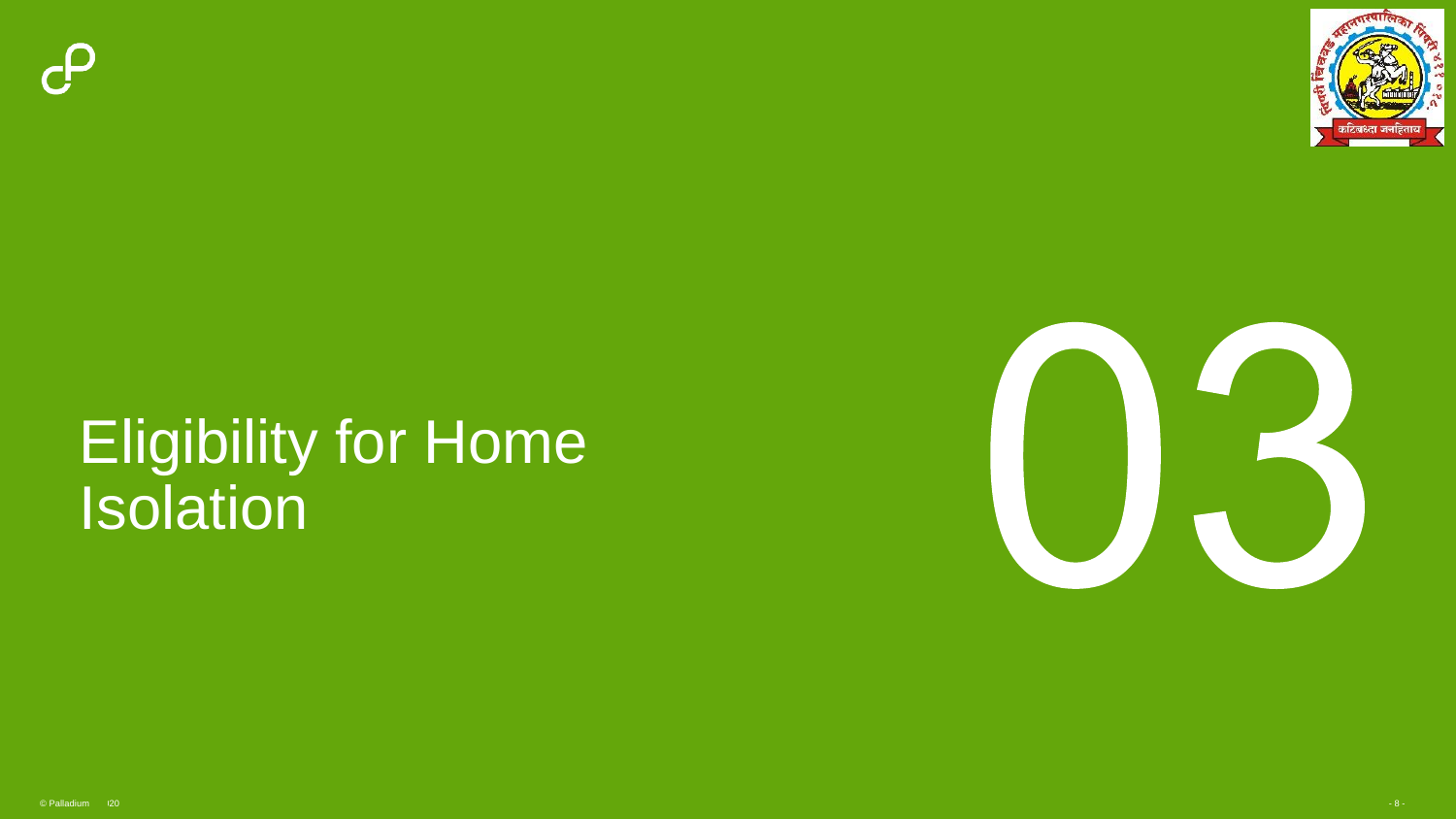#### Eligibility for Home Isolation





**Aarogya Setu App**



**PCMC Smart Sarathi Mobile Application**

The patient should be **clinically assigned as a Group A- Asymptomatic or Group B- Mild symptoms without comorbidity**

Facility of **self-isolation at home** and for *quarantining the family members such as separate room and attached washroom for patient*

**24x7 caretaker should be there.** *Communication between caregiver and hospital* is prerequisite condition

Download **Aarogya Setu** and **PCMC Smart Sarathi App**

Patient must fill an **undertaking on selfisolation** and follow the guidelines

Caretaker assigned should be in age group of **18 to 50 years** and should not have any comorbid condition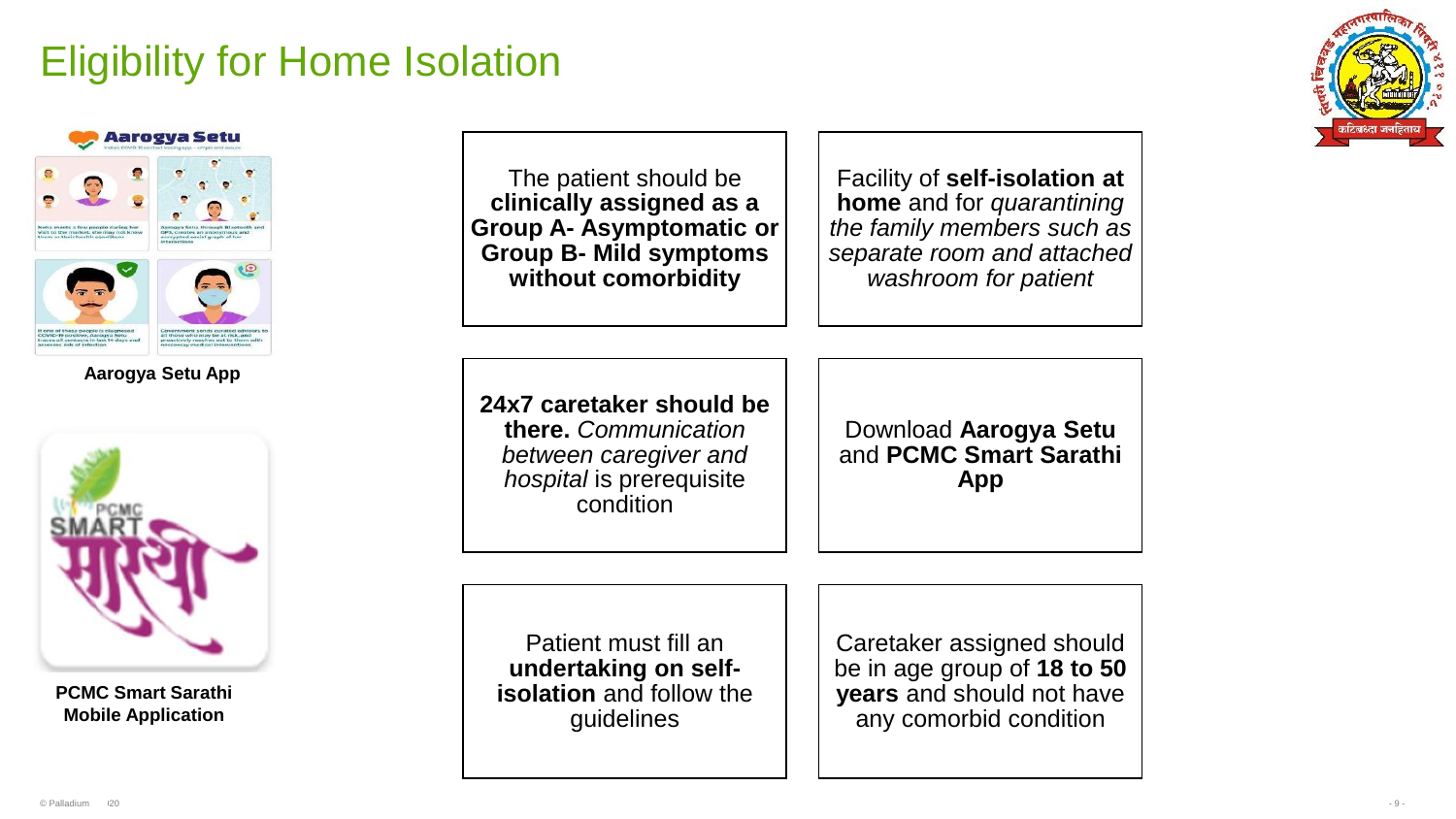



### \*Requirement of Medical attention

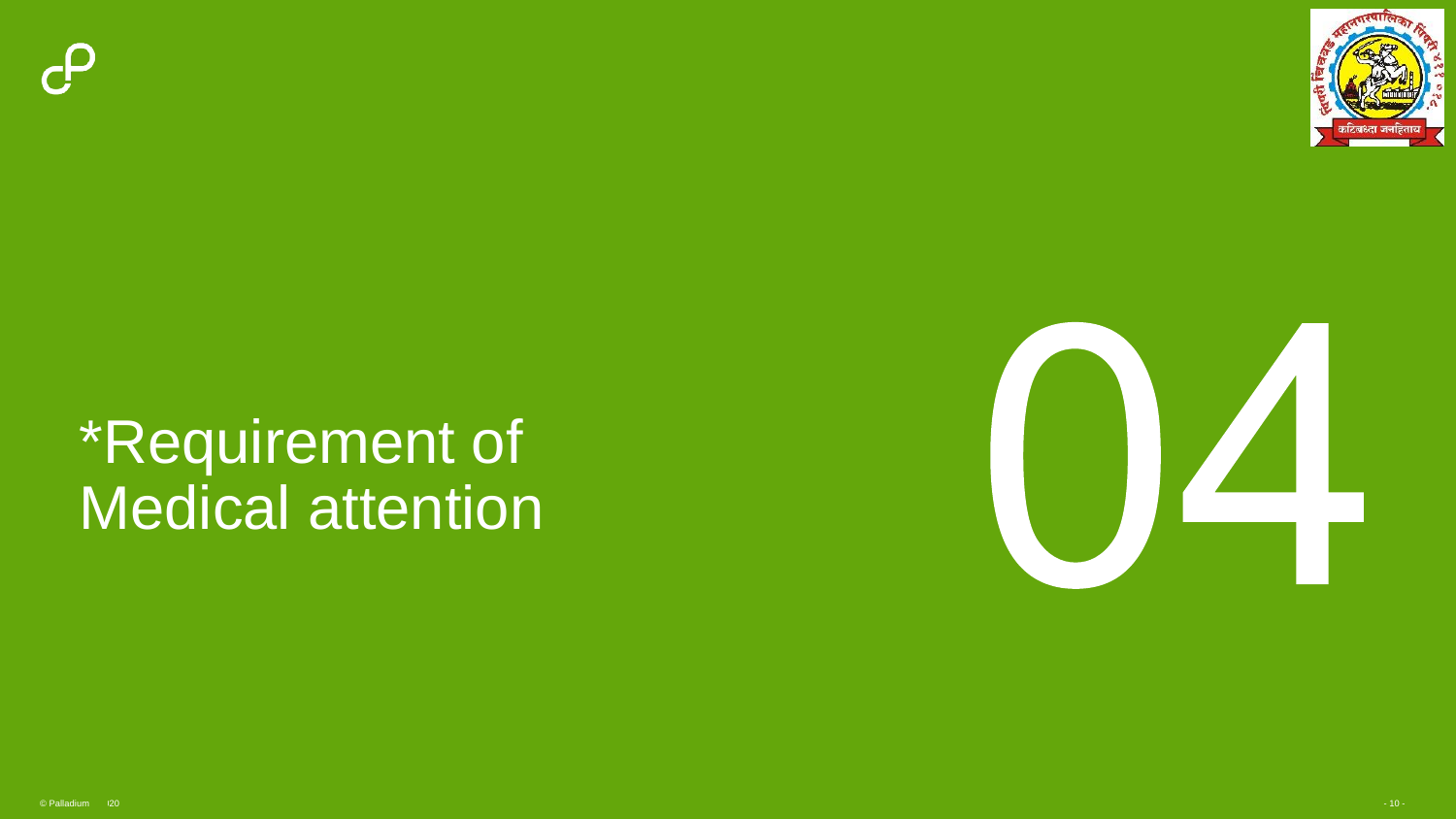#### \*Requirement of medical attention

Patient and Care giver will keep monitoring the patient's health. Immediate medical attention must be sought if any of the following signs or symptoms develop:



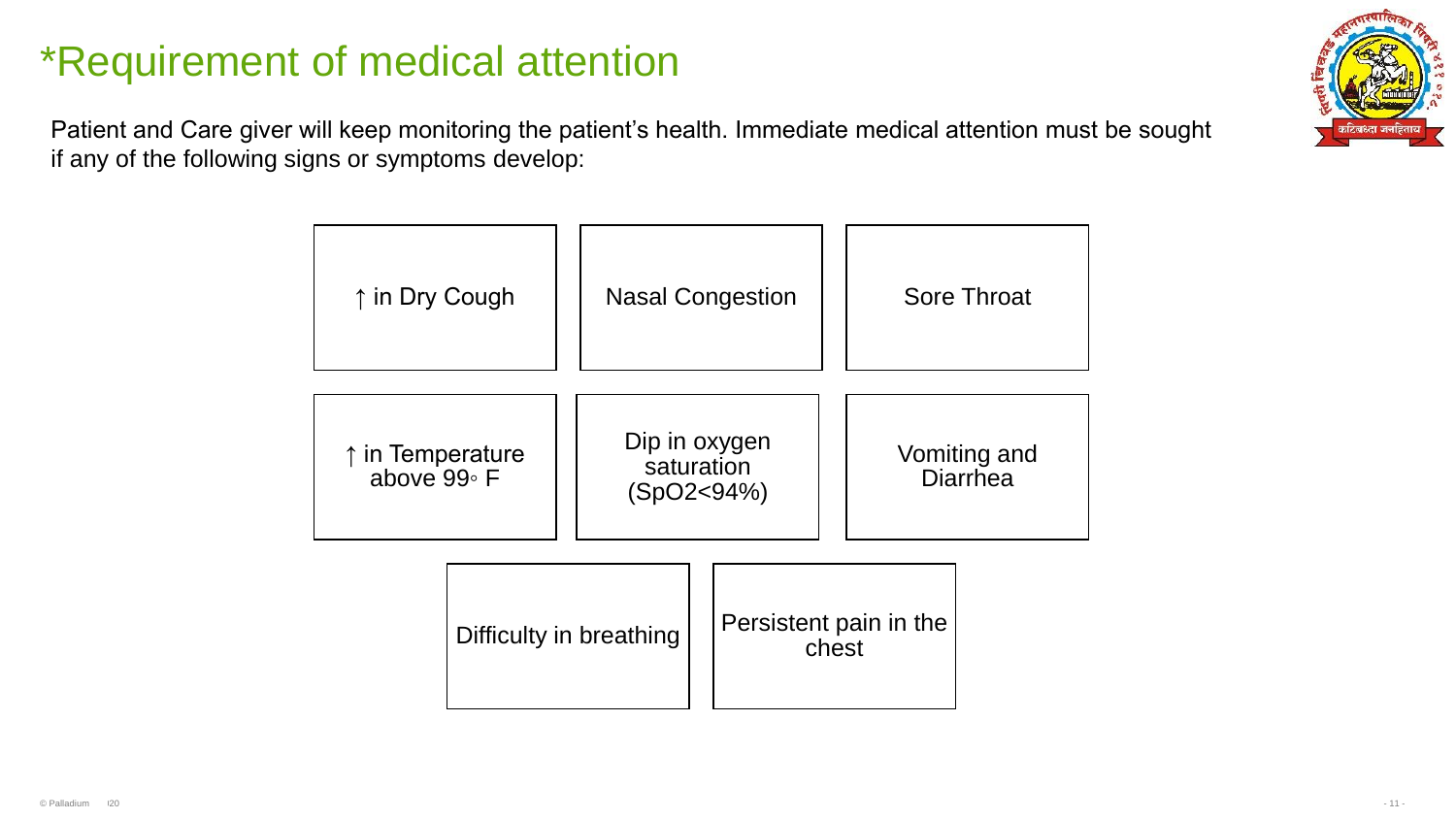



## When to discontinue Home Isolation

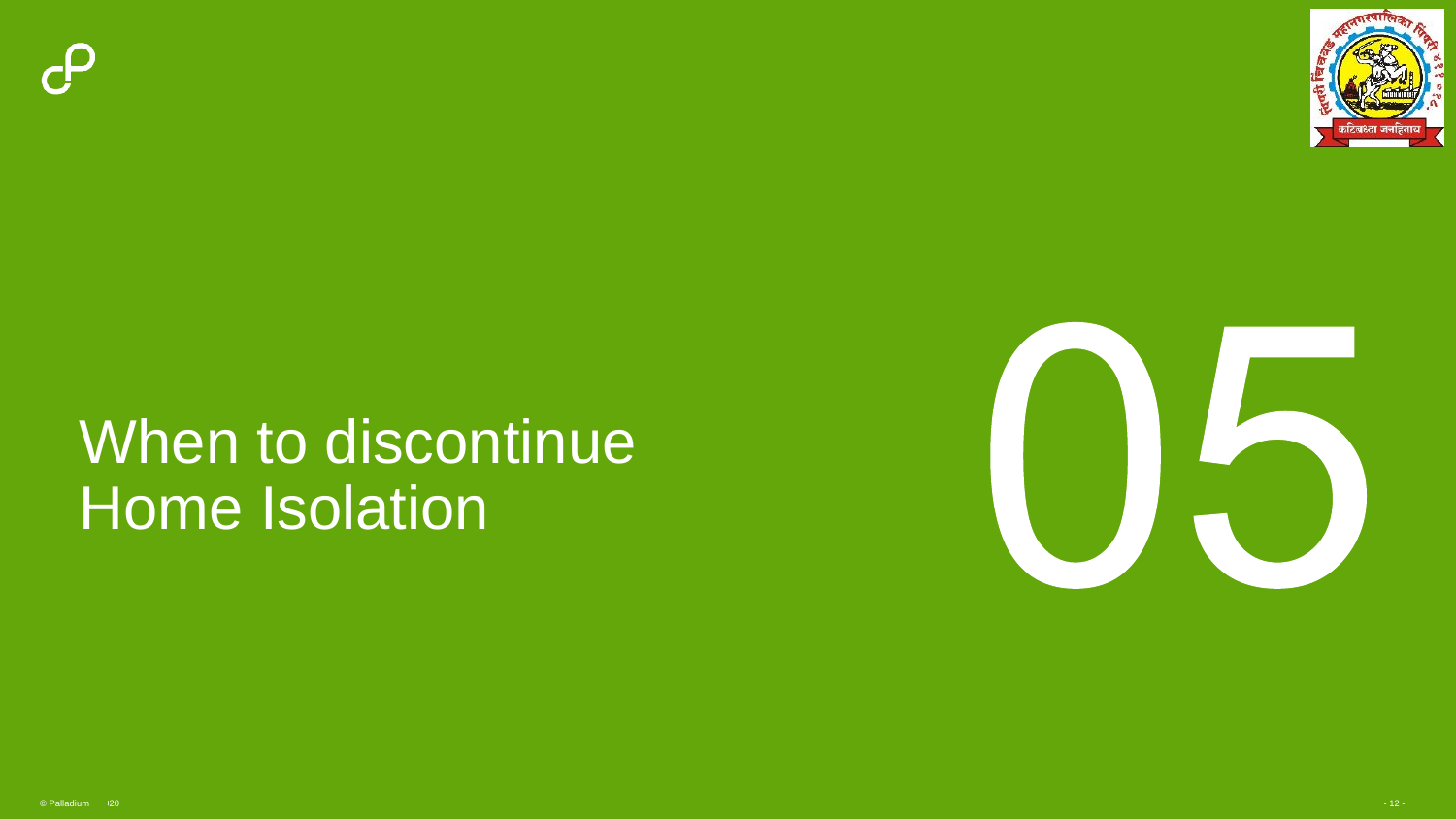

Period of Home Isolation of patient ends after 10 days of symptom onset and no fever for 3 days

Thereafter the patient will be advised for home quarantine and will be asked to self-monitor his/her health for further 7 days

There is "**no need of testing" after the Home Isolation period is over**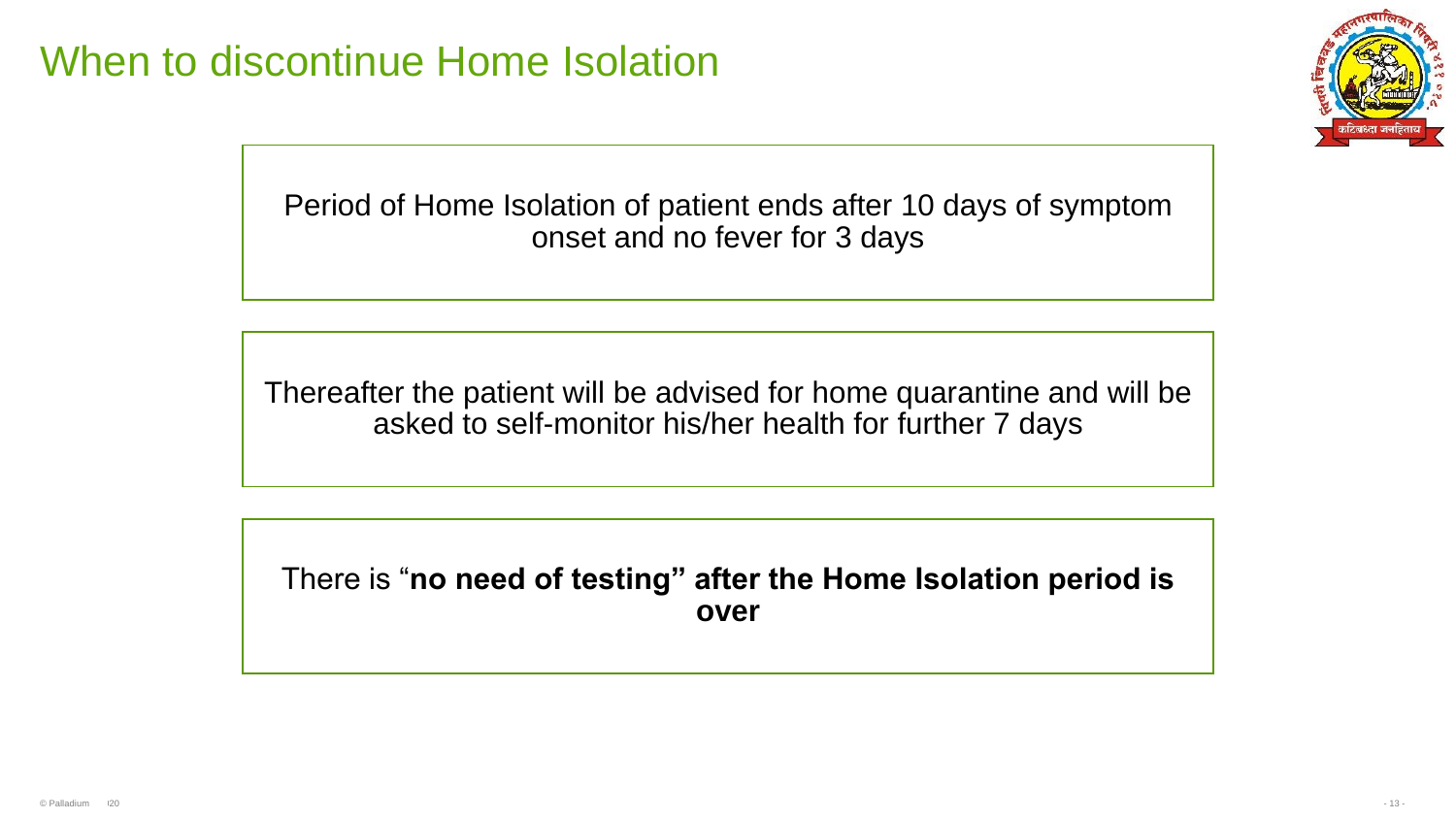



# Instructions for care givers

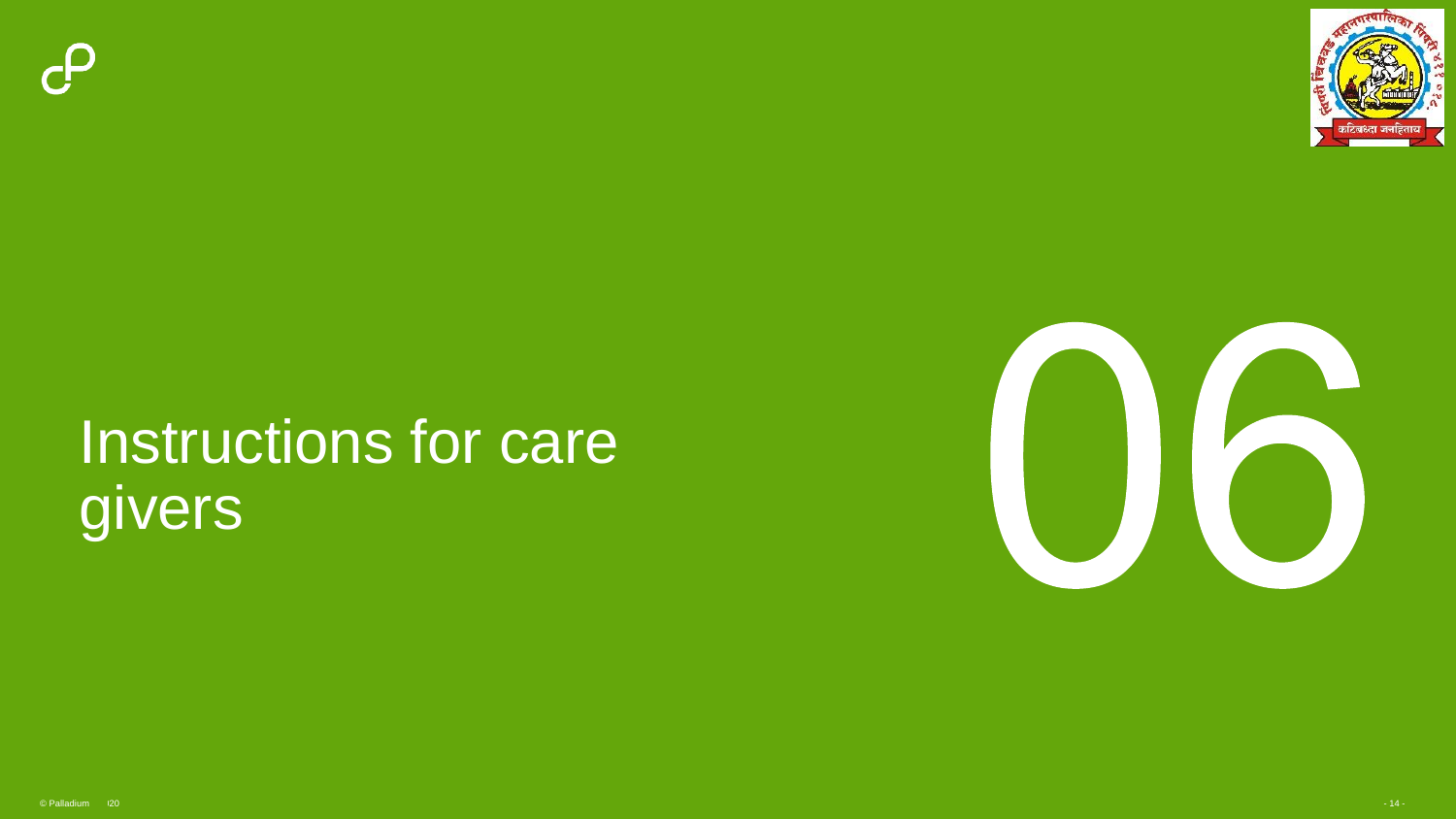#### Instructions for care givers



**Triple layer mask**



**Monitoring of temperature** 

**Mask** : The care taker must wear a triple layer medical mask appropriately when in the same room with the ill person. Front portion of the mask should not be touched

**Hand hygiene** must be ensured using soap and water or Hand Rub following contact with the patient

After using soap and water for washing hands , **use of disposable paper towels** to dry hands is desirable

**Exposure to patient :** Avoid direct contact with body fluids of the patient, particularly oral or respiratory secretions

**Avoid exposure to potentially contaminant items** (e.g.: avoid sharing cigarettes, utensils, drinks, used towels and bed linen, etc.)

The care-taker and all close contact should **self monitor their health with daily temperature monitoring** and report to Home Isolation helpline **SWASTHYA (020-67331140)** promptly if they develop any alarming signs or symptoms\*





**Drying of hands using disposable paper towel**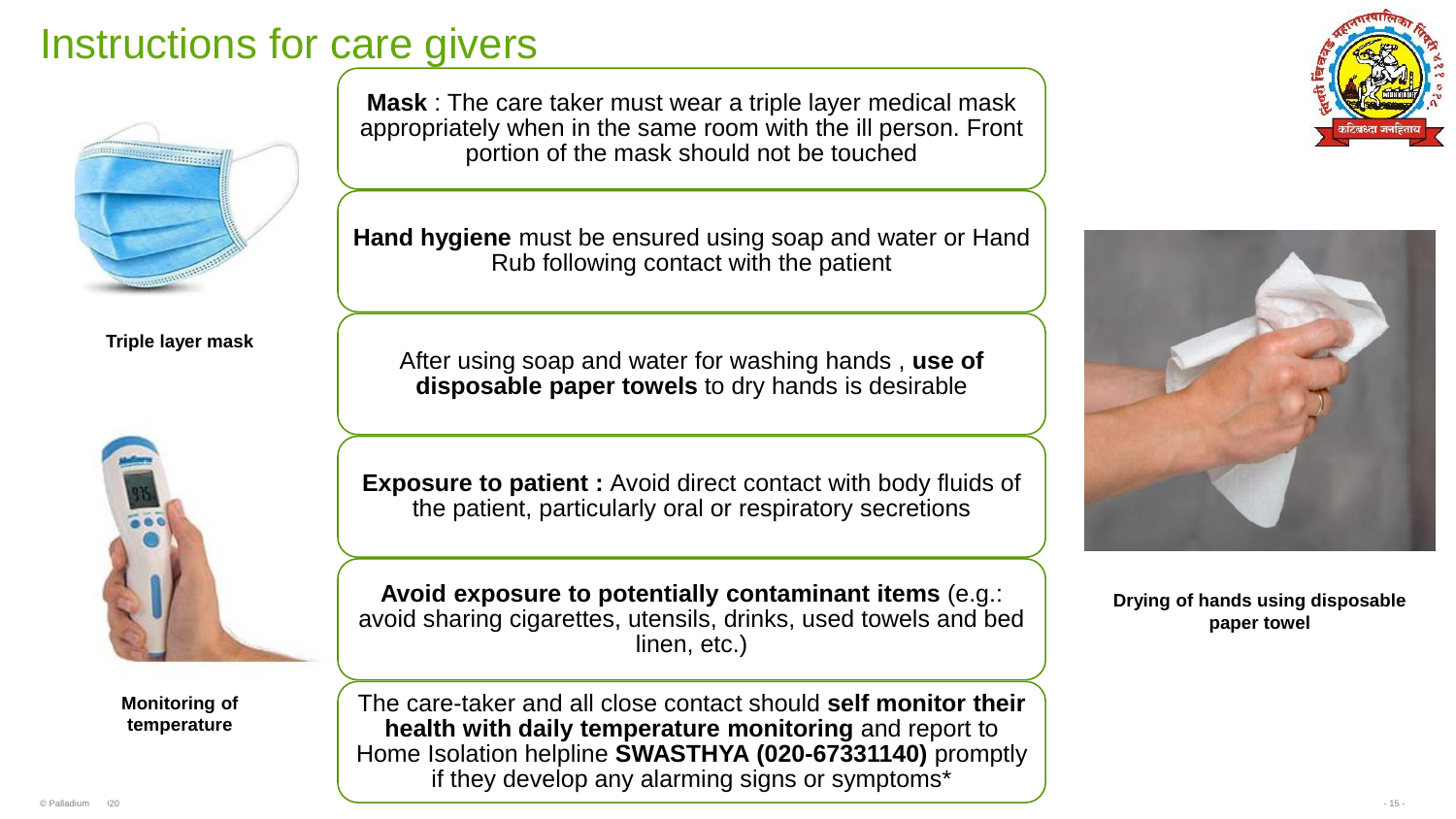



### Instructions for patients

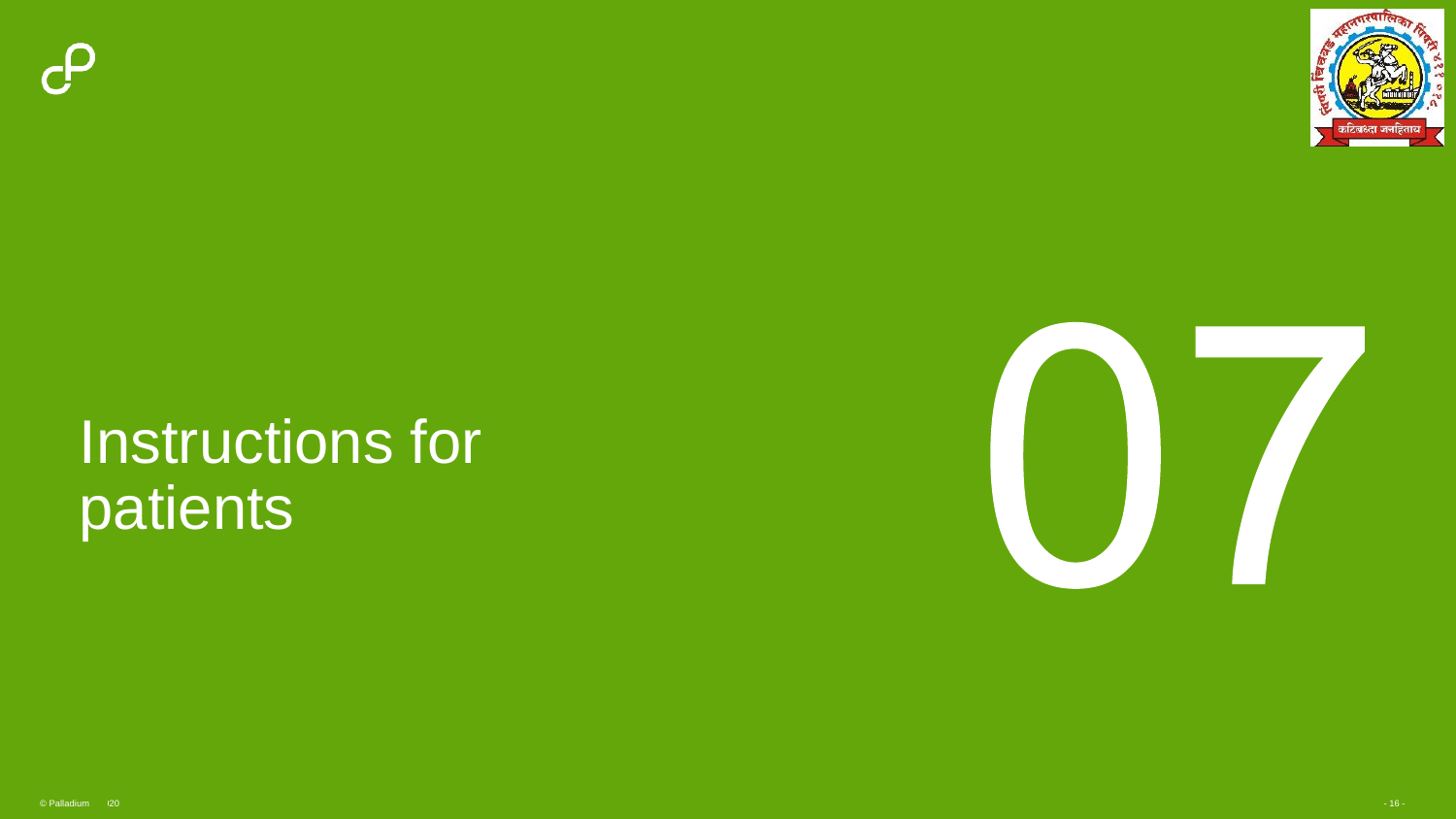#### Instructions for patients



- Patient must use triple layer mask all the time.
- Mask should be discarded after 8 hours or if it becomes damp.
- Mask should be disinfected with 1% Sodium Hypochlorite solution before discarding.
- Patient should take adequate rest.
- Patient must drink lot of fluids to maintain adequate hydration.
- Patient should not share personal items with anyone.
- Patient must strictly follow physician's instructions about medication.

Burbald & 2<br>Hygiene 2

Self-Care &

• Clean surfaces in the room that are touched often (tables, doorknobs, handles, etc.) with 1% hypochlorite solution.

**Cleaning** 

Patient must stay in the identified room and away from other people in home, especially elders and those with co-morbid conditions like hypertension, cardiovascular disease, renal disease, diabetes, etc

**Mask**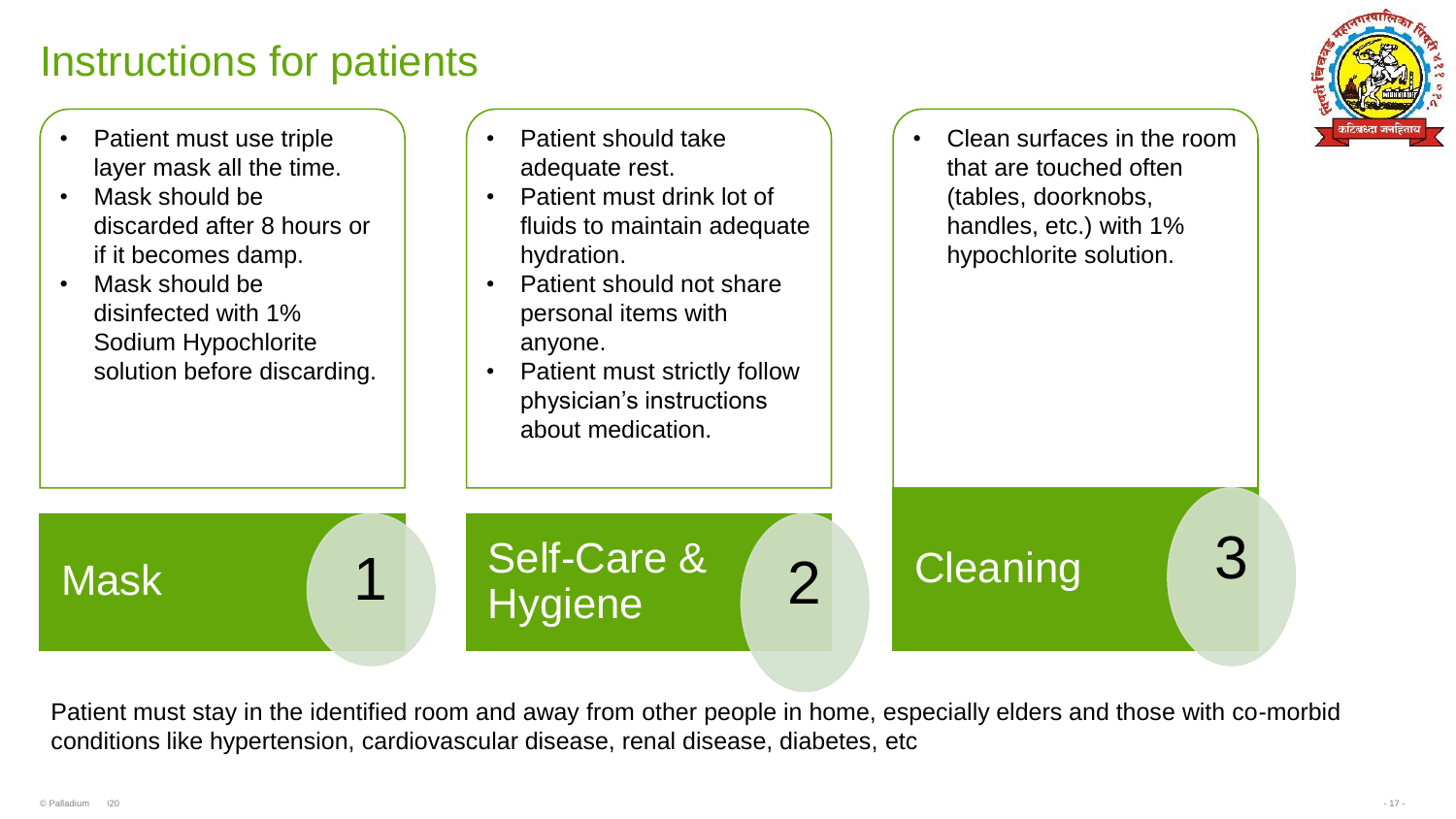



### Guidelines for Use of Face Covers

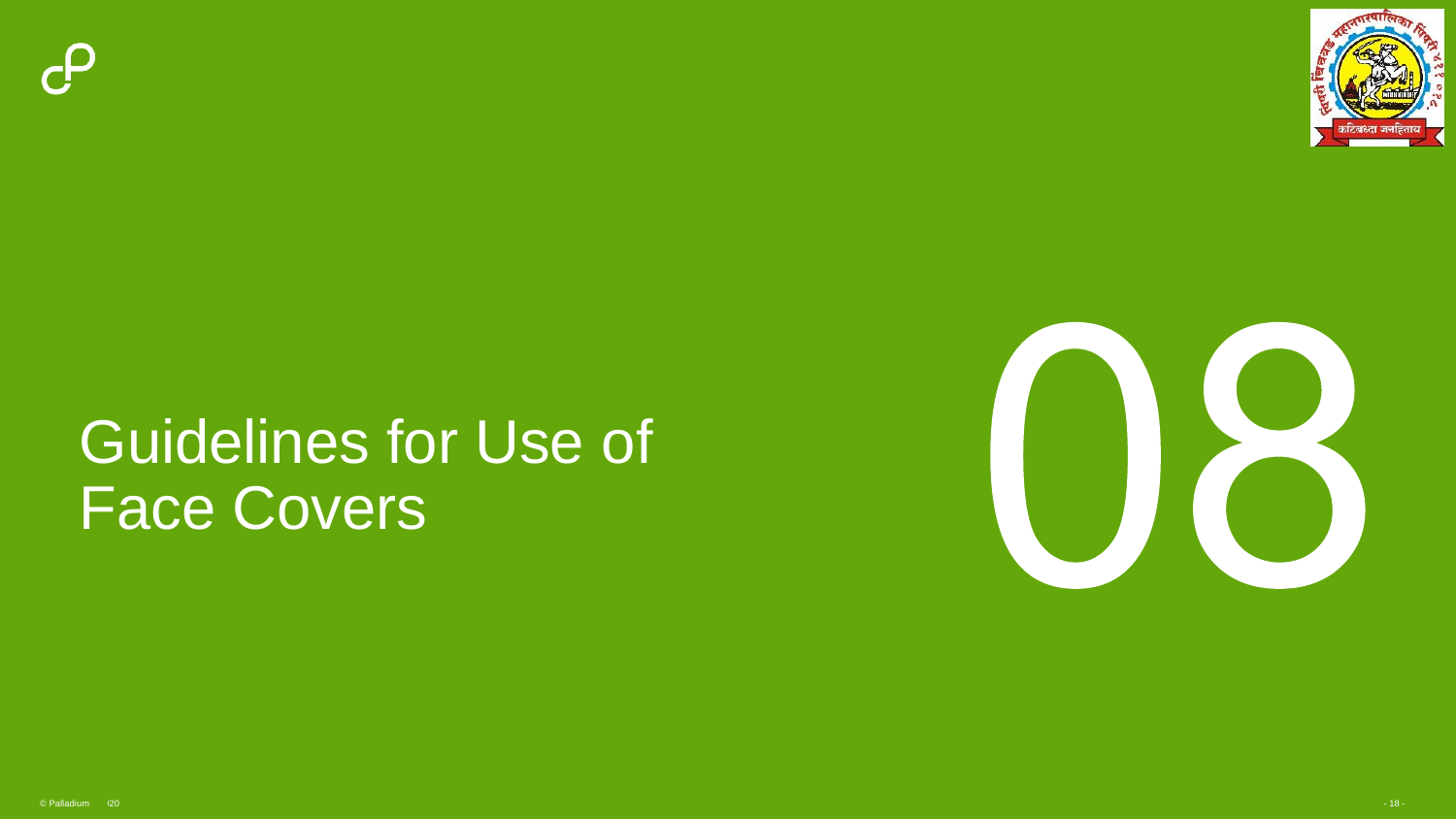#### Guidelines for Use of Face Covers







Wash face cover every day after use



## **DOS** Morld Health **Example 2008** Morld Health **How to put on, use, <b>DONTs DONTs**



Before putting on a mask, wash hands with alcohol-based hand rub or soap and water



water

of a mask



Replace the mask with a new one as soon as it is damp and do not re-use single-use masks



To remove the mask: remove it from behind (do not touch the front of mask); discard immediately in a closed bin; wash hands with alcoholbased hand rub or soap and water

Cover mouth and nose with mask and make sure there are no gaps between your face and the mask

Avoid touching the mask while using it; if you do, clean your hands with alcohol-based hand rub or soap and

Do not keep used gloves, face cover in pocket Do not leave used mask within reach of others

Do not reverse face cover after use

Do not share face cover with anyone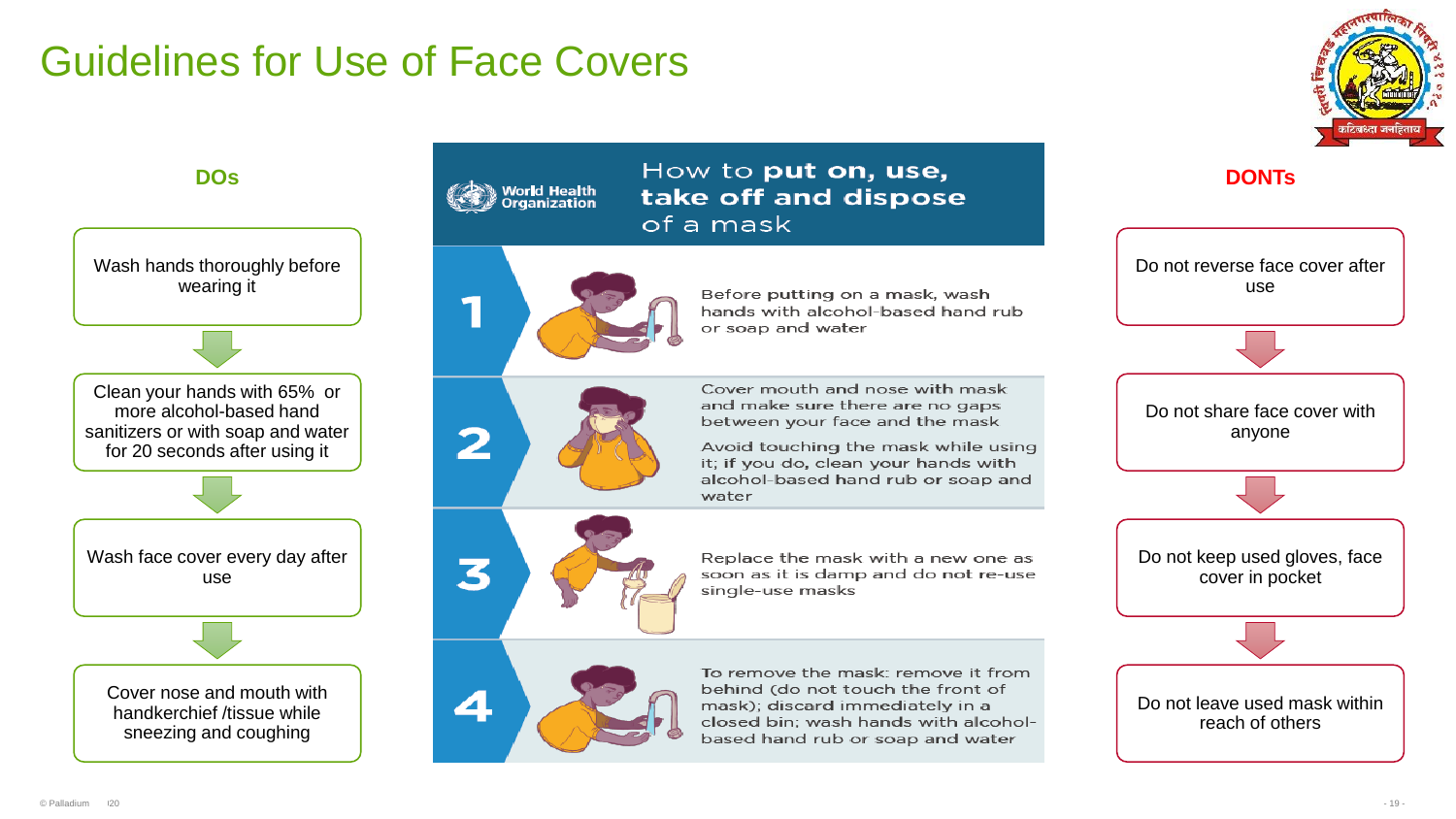



### WHO Protocols for the Use of Hand Wash and Hand Rub

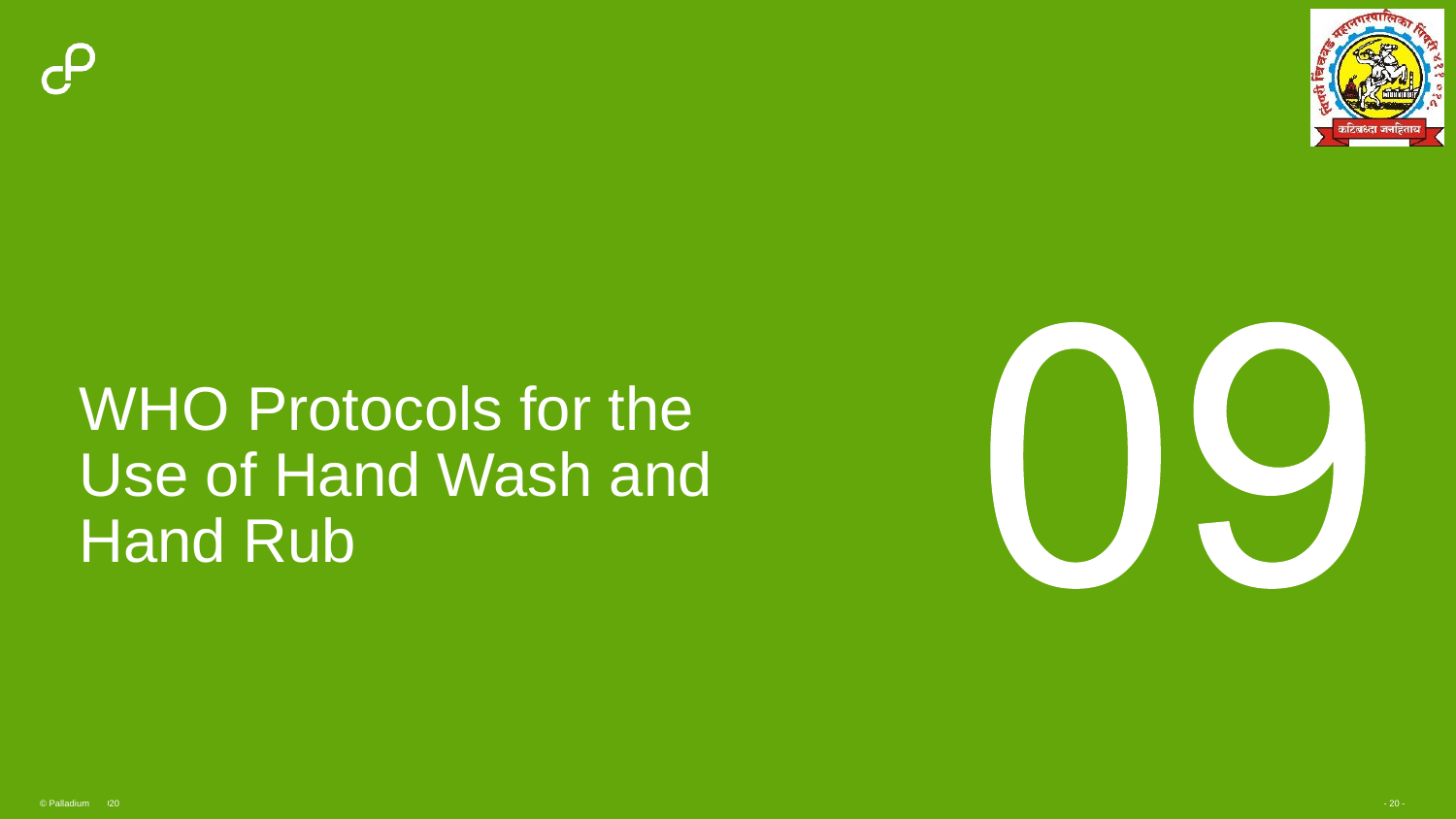#### Protocols for Handwash

### **How to Handwash?**

WASH HANDS WHEN VISIBLY SOILED! OTHERWISE, USE HANDRUB



Duration of the entire procedure: 40-60 seconds



Wet hands with water:



Right palm over left dorsum with interlaced fingers and vice versa:



Apply enough soap to cover all hand surfaces;



Palm to palm with fingers interlaced;



Rub hands palm to palm;

 $\epsilon$ 



Backs of fingers to opposing palms with fingers interlocked;



Rotational rubbing of left thumb clasped in right palm and vice versa;



**World Health**<br>Organization

Dry hands thoroughly with a single use towel;



Rotational rubbing, backwards and forwards with clasped fingers of right hand in left palm and vice versa;



ы.



Use towel to turn off faucet;

Your hands are now safe.

**Patient Safety** A WANTED BELLEVILLE FOR THE REAL PROPERTY COAN



Clean Your Hands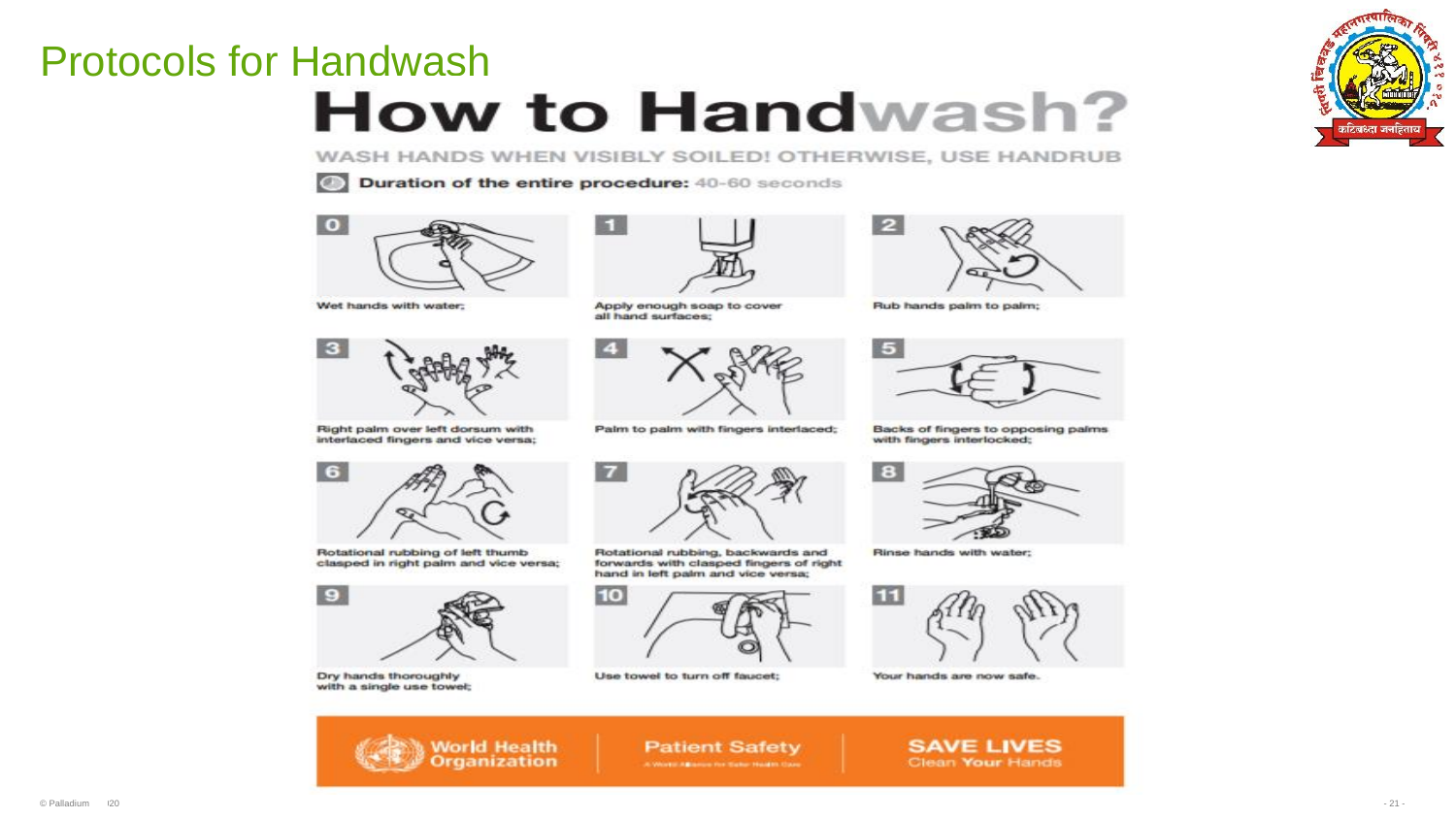#### Protocols for Hand Rub

## **How to Handrub?**



RUB HANDS FOR HAND HYGIENE! WASH HANDS WHEN VISIBLY SOILED

Duration of the entire procedure: 20-30 seconds



Apply a palmful of the product in a cupped hand, covering all surfaces;



Rub hands palm to palm;



Right palm over left dorsum with interlaced fingers and vice versa;



Palm to palm with fingers interlaced;



Backs of fingers to opposing palms with fingers interlocked;



Rotational rubbing of left thumb clasped in right palm and vice versa;



Rotational rubbing, backwards and forwards with clasped fingers of right hand in left palm and vice versa;



Once dry, your hands are safe.



**Patient Safety** Armedic Alliance for Sales Health Cash **SAVE LIVES** Clean Your Hands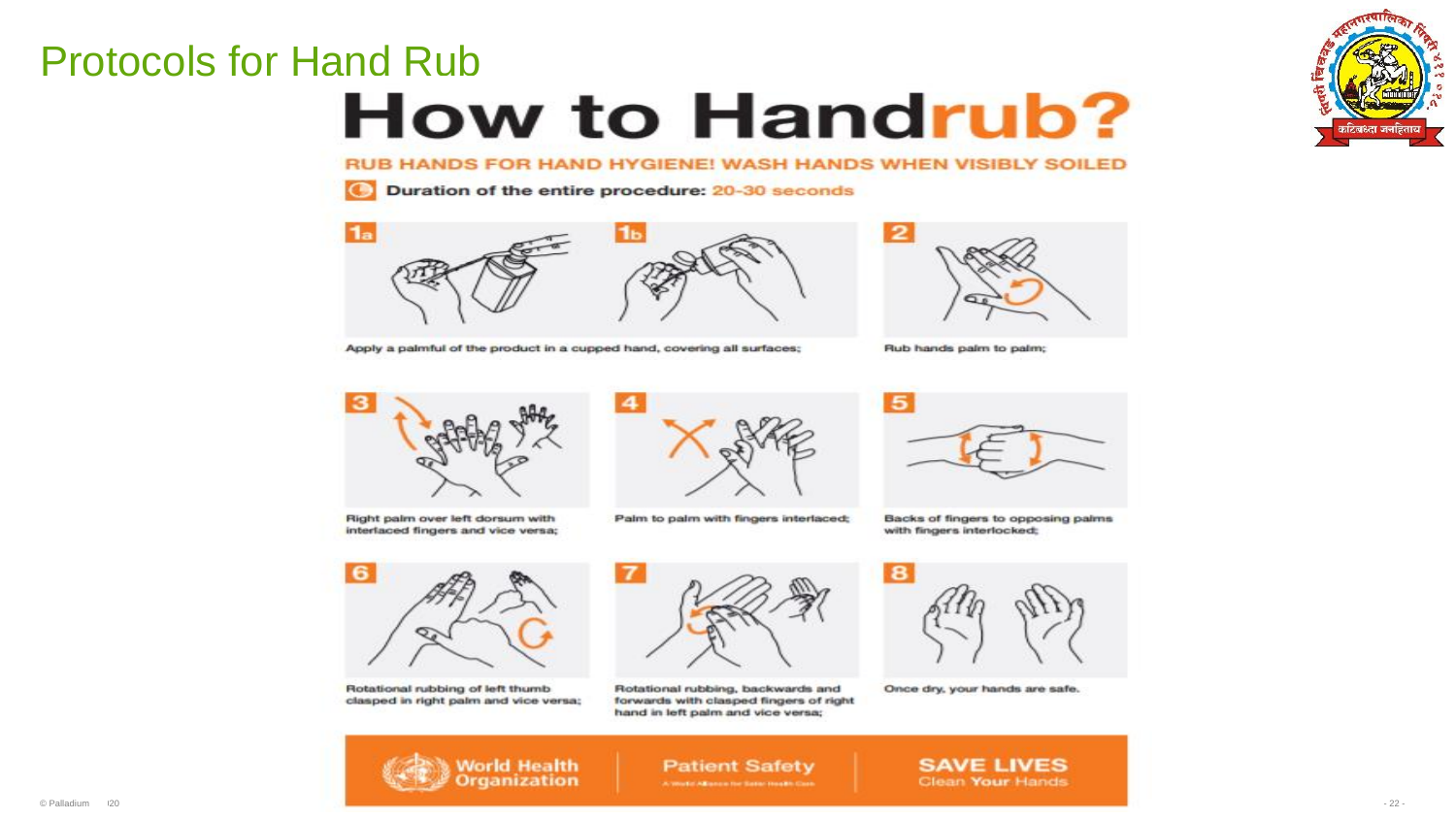



Shravan Hardikar, IAS Municipal Commissioner Pimpri Chinchwad Municipal Corporation Pune, Maharashtra, India

Download: *Aarogya Setu Mobile Application PCMC Smart Sarathi Mobile Application*

#### **Stay Safe, Work Safe, Save Lives**